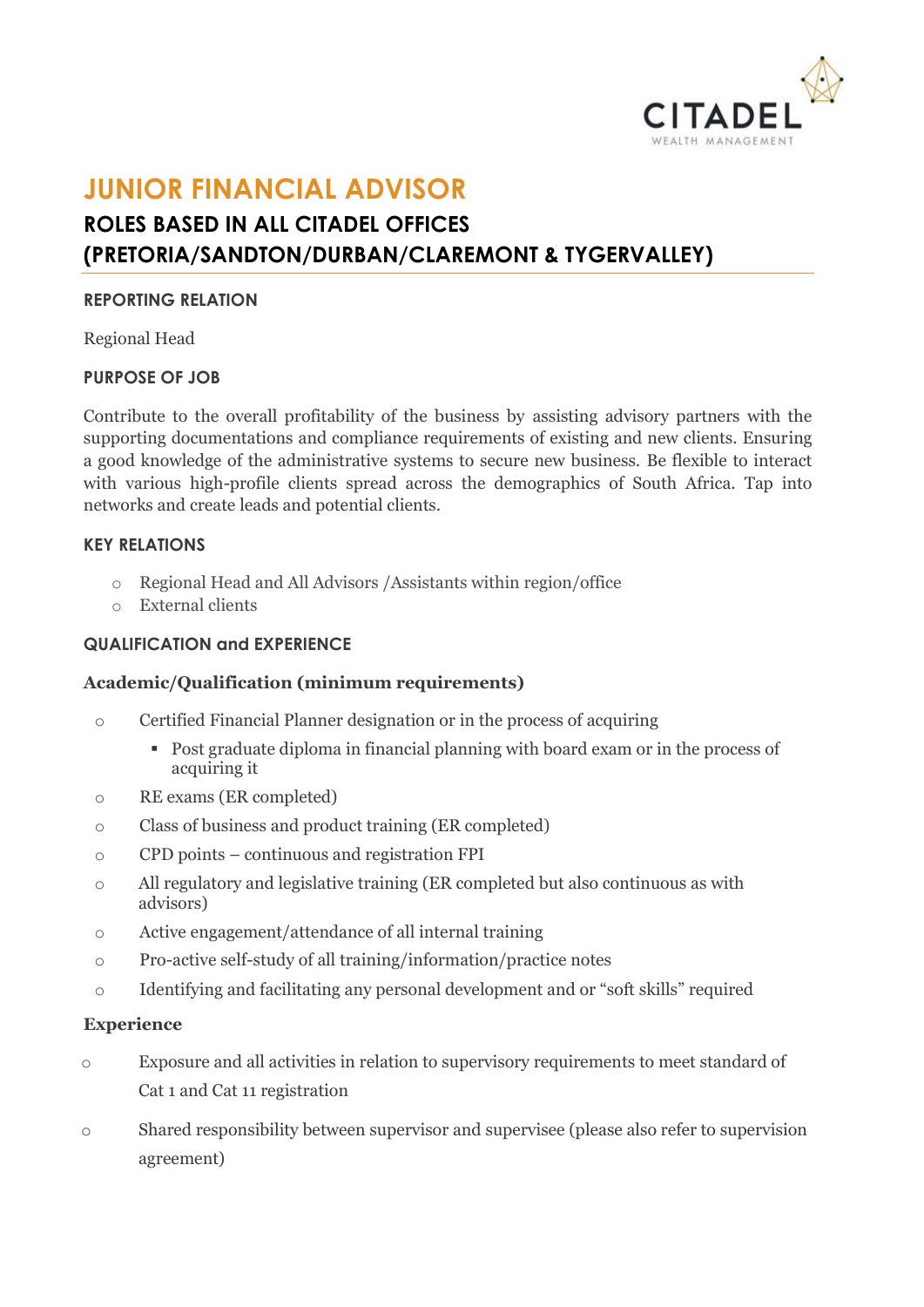

| <b>COMPETENCIES</b><br>Aptitude for figures<br>$\bullet$<br>Writing skills<br>$\bullet$<br>Influencing skills<br>$\bullet$<br>Conceptual thinking<br>$\bullet$<br>skills<br>Interpersonal<br>$\bullet$<br>understanding<br>Good presentation<br>$\bullet$<br>skills<br><b>Effective stress</b><br>$\bullet$<br>management<br>Multi-focused -<br>$\bullet$<br>Planning and<br>Management<br>Output driven mind-<br>$\bullet$<br>set with strong | <b>KNOWLEDGE</b><br>General knowledge of<br>financial markets<br>Knowledge of insurance<br>$\bullet$<br>and investment products<br>Thorough understanding<br>$\bullet$<br>and knowledge of global<br>economy, financial and<br>investment markets<br>Knowledge on investment<br>$\bullet$<br>and financial planning<br>Have good technical<br>$\bullet$<br>knowledge on related<br>subjects such as Tax,<br>estate planning,<br>retirement planning and<br>Forex, interest rates | <b>PERSONAL CHARACTERISTICS</b><br>Client and service oriented<br>Affable character<br>$\bullet$<br>Integrity<br>Adaptable and flexible to<br>change<br>Detail orientated<br>$\bullet$<br><b>Effective</b> interaction<br>abilities<br>Quick thinker<br>Mature<br>Confident<br>Well presented<br>Sensitivity to the clients<br>$\bullet$<br>High sense of duty and<br>$\bullet$<br>loyalty<br>Wide range of interests<br>$\bullet$ |
|------------------------------------------------------------------------------------------------------------------------------------------------------------------------------------------------------------------------------------------------------------------------------------------------------------------------------------------------------------------------------------------------------------------------------------------------|----------------------------------------------------------------------------------------------------------------------------------------------------------------------------------------------------------------------------------------------------------------------------------------------------------------------------------------------------------------------------------------------------------------------------------------------------------------------------------|------------------------------------------------------------------------------------------------------------------------------------------------------------------------------------------------------------------------------------------------------------------------------------------------------------------------------------------------------------------------------------------------------------------------------------|
| communication skills                                                                                                                                                                                                                                                                                                                                                                                                                           | Self-Starter<br>High levels of accountability                                                                                                                                                                                                                                                                                                                                                                                                                                    |                                                                                                                                                                                                                                                                                                                                                                                                                                    |

## **KPA/ STRATEGIC BUSINESS DELIVERABLES**

## **Administration**

High level of understanding of the administrative requirements in the business pertaining to Documentation, Mandates, Processes, Systems, Products, Instructions and Service providers

## **Client intimacy while working under supervision**

Building trusting relationships with new and prospective clients

Strategic involvement and suggestions required to grow the business and setting of new benchmarks for the delivery of services to the existing client base.

Identify new clients for Citadel and accepting a source target in the business. Initiate further referrals from existing clients

Ensure constant business development - attract new business, leads and top ups from existing clients.

Provide a financial roadmap and investment solution

Manage clients wealth by effective advice and change implementation

Initiate prospecting events to support business inflows by building quality relationships Attend bi-annual client meetings with clients